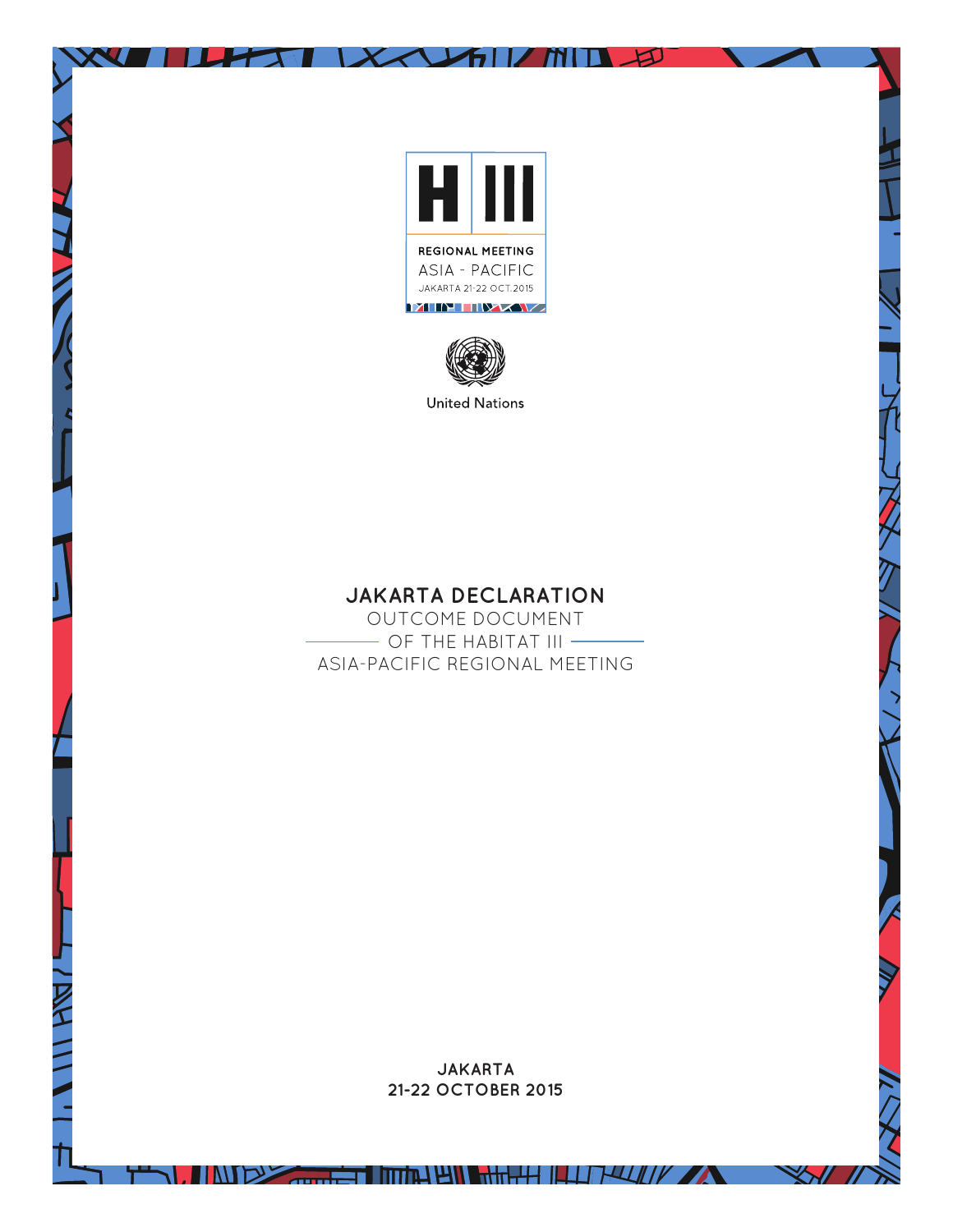**Host Partner** 



## © 2017 United Nations

The New Urban Agenda was adopted at the United Nations Conference on Housing and Sustainable Urban Development (Habitat III) in Quito, Ecuador, on 20 October 2016. It was endorsed by the United Nations General Assembly at its sixty-eighth plenary meeting of the seventy-first session on 23 December 2016.

Several official regional and thematic high-level meetings involving a wide range of participants debated priorities for the New Urban Agenda and policy recommendations in the form of a final participants' declaration from September 2015 to April 2016. The final declarations from regional and thematic meetings were considered official inputs to the Habitat III process.

The Habitat III Secretariat expresses its deep appreciation to the Republic of Indonesia that provided financial support to the organization of the regional meeting.

This is a United Nations publication issued by the Habitat III Secretariat based on the Conference official document. Photocopies and reproductions of excerpts are allowed with proper credits. If any questions arise related to the accuracy of information contained in this publication, please refer to the official document, A/CONF.226/PC.3/5, Outcome document of the Habitat III Asia-Pacific regional meeting.

An electronic version of this publication, as well as other documents from the Habitat III preparatory process and the Conference itself, are available for download from the Habitat III website at www.habitat3.org.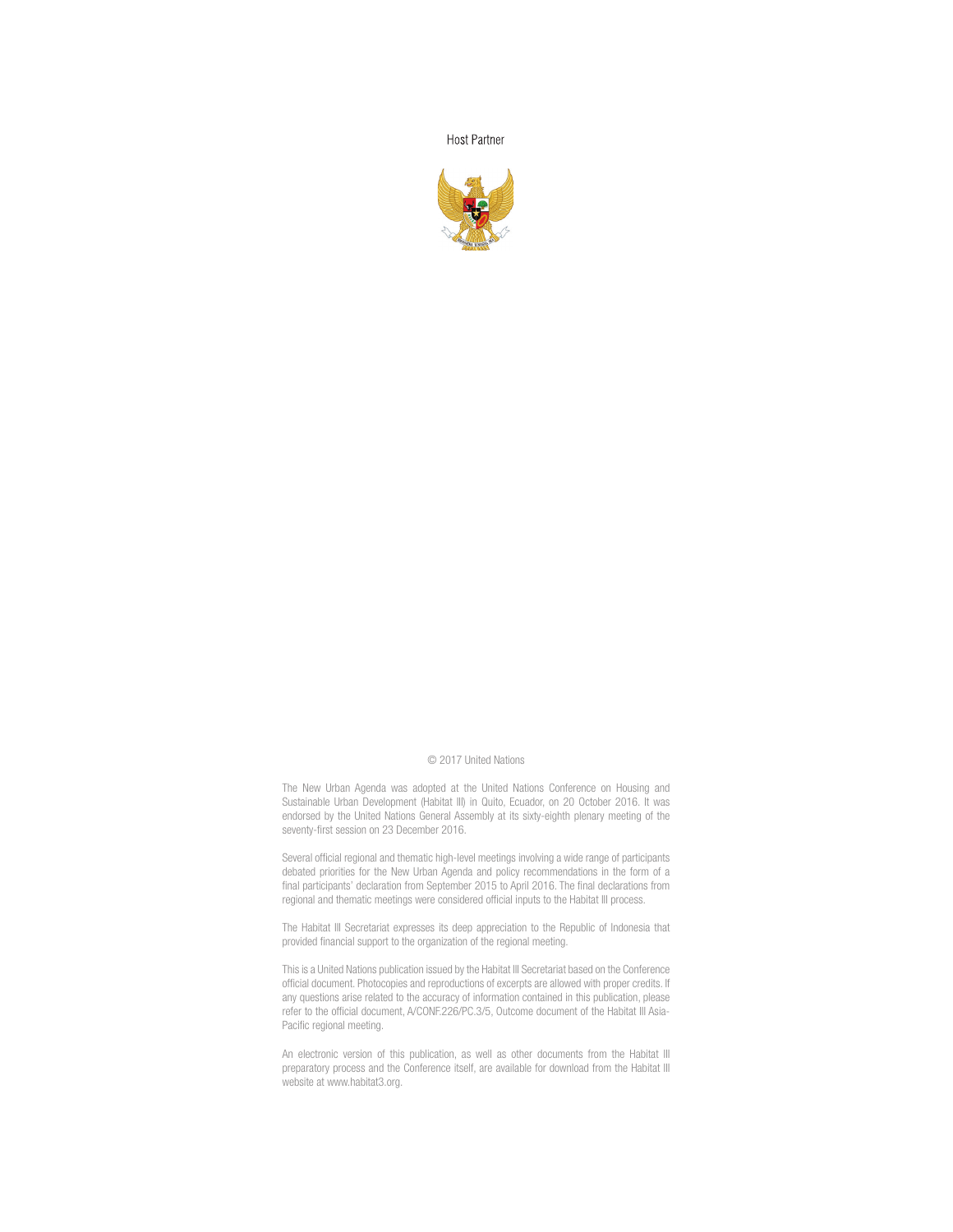

## **OUTCOME DOCUMENT OF THE HABITAT III ASIA-PACIFIC REGIONAL MEETING**

## JAKARTA DECLARATION FOR HABITAT III: "SUSTAINABLE URBANIZATION TO ACCELERATE DEVELOPMENT"

We, the Asia-Pacific national government delegations, as well as a wide range of stakeholders, including local and regional authorities, intergovernmental organizations, United Nations agencies, professionals, academics, representatives of the private sector and civil society, and women, children and youth, participating in the Habitat III Asia-Pacific regional meeting in Jakarta on 21 and 22 October 2015, generously hosted by the Government of Indonesia,

*Having* met to discuss the challenges and opportunities of urbanization for further sustainable development in the Asia-Pacific region, ahead of the United Nations Conference on Housing and Sustainable Urban Development (Habitat III),

*Expressing* our sincere gratitude and appreciation to the Government of Indonesia for the excellent organization of the meeting and our gratitude to the people of Indonesia for the warm hospitality accorded to all participants,

*Welcoming* the decision of the seventieth session of the General Assembly to approve the 2030 Agenda for Sustainable Development and the Sustainable Development Goals, including Goal 11: "Make cities and human settlements inclusive, safe, resilient and sustainable",

*Hopeful* that a new agreement on climate change will be reached at the twenty-first session of the Conference of the Parties to the United Nations Framework Convention on Climate Change, to be held in Paris from 30 November to 11 December 2015,

*Welcoming* the call for action resulting from the Sixth Asia-Pacific Urban Forum and the Urban Youth Assembly, held alongside the Habitat III Asia-Pacific regional meeting in Jakarta in October 2015,

*Bearing* in mind the large diversity of the Asia-Pacific region, which hosts developed and least developed countries, highly and less-urbanized States, landlocked countries and small island developing States, as well as countries in conflict and fragile States,

*Recognizing* that, in the 20 years since the second United Nations Conference on Human Settlements (Habitat II), urbanization in the region has been extensive, resulting in 2.1 billion people living in cities and towns and the emergence of cities as drivers of economic growth, as well as a large and growing middle class, and also recognizing that it is a region with extreme inequalities, inadequate affordable housing and basic service provision, as well as uncertainty and vulnerabilities relating to global economic trends, climate change and natural disasters,

*Mindful* of the fact that the Asia-Pacific region has a unique, diverse and rich history of urbanization processes, city building and community organization, and agreeing to seek effective approaches, strategies and tools that are not only able to respond to the specific challenges of the region, but also contribute to addressing larger global issues,

*Cognizant* of the key role of well-managed and sustainable urbanization as a source of development and well-being of societies,

1. *Strongly recommend* that comprehensive, long-term and focused political commitment and leadership be promoted at the global, regional, national and local levels for the achievement of Sustainable Development Goal 11 and other Goals by operationalizing a new urban agenda for inclusive, safe, resilient and sustainable cities and human settlements;

2. *Advocate* a radical shift in the way cities are planned, developed and managed, with people seen as change agents rather than beneficiaries, which requires an integrated approach to urbanization that includes the effective deployment of appropriate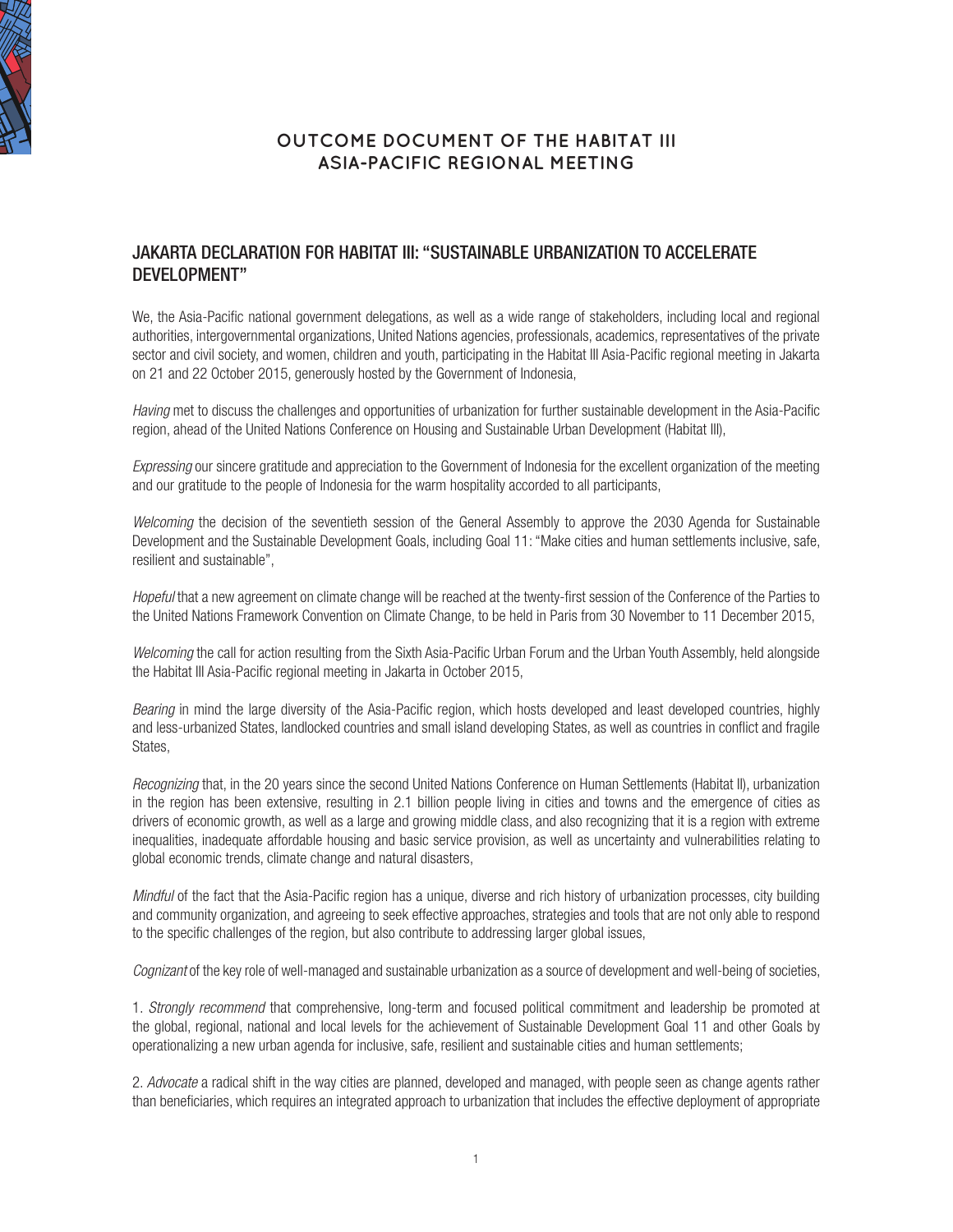

and progressive urban legislation and policy frameworks, sound and innovative financing mechanisms, appropriate land governance, quality urban planning and design, and a strong civil society that is more effectively engaged in decision-making, as well as the implementation and monitoring of urban development;

3. *Recommend* the formulation of integrated, multisectoral and participatory national urban policies and strategies to provide a national framework to guide urban development in the medium and long term;

4. *Also recommend* enabling the creation of stronger linkages between urban and rural areas to achieve more balanced economic and social development;

5. *Encourage* the development of systematic solutions to maximize and promote the sustainable use of natural resources and reduce emissions while continuing to meet human needs;

6. *Reiterate* the need to strongly incorporate sustainable urbanization into the strategies to mitigate and adapt to the effects of climate change;

7. *Urge* the formulation of pro-poor and informal sector-focused strategies to manage urban risks and improve resilience, recognizing that disasters and climate change disproportionately affect the poor and marginalized;

8. *Encourage* the mainstreaming of disaster risk assessments into land-use policy development and their implementation in urban and rural areas;

9. *Call upon* national Governments and local authorities to develop and implement well-focused strategies and programmes to alleviate urban poverty and reduce inequalities, among others, through the provision of adequate land, affordable housing and basic services, including for informal settlements;

10. *Recommend* the design of appropriate policies and people-centred investments, taking into consideration the needs of all stakeholders, especially children, young people, women, older persons, the self-employed, informal sector workers, migrants, minorities and other vulnerable groups, so that they equally engage in, collaborate on, lead and benefit from future urban development;

11. *Emphasize* the importance of intergovernmental cooperation on incoming migration and displacement to urban areas;

12. *Call upon* all spheres of government to work collaboratively with other stakeholders to manage the increasing diversity and demographic complexity of our cities in order to reduce conflict and strengthen social cohesion;

13. *Encourage* actions to strengthen the social mix and diversity of cities, furthering cultural interactions, including through the promotion of affordable housing and urban renewal within cities;

14. *Also encourage* the promotion of historical heritage and cultural identity to foster the urban economy and liveability;

15. *Recommend* encouraging well-planned, productive and integrated city growth to ensure sustainable mobility, safe and accessible public spaces, including green spaces, urban regeneration and infill in order to contain urban sprawl, thereby promoting access to affordable, reliable and sustainable modern energy services and energy efficiency;

16. *Also recommend* planning principles for cities and human settlements to develop appropriate compactness and mixed economic use in the built area to reduce mobility needs and service delivery costs per capita, as well as harness density and economies of agglomeration;

17. *Advocate* taking the opportunities and advantages of advanced urban technology, including information and communications technology, to ensure equitable information access towards building transparent, democratic, "smart" and efficient cities;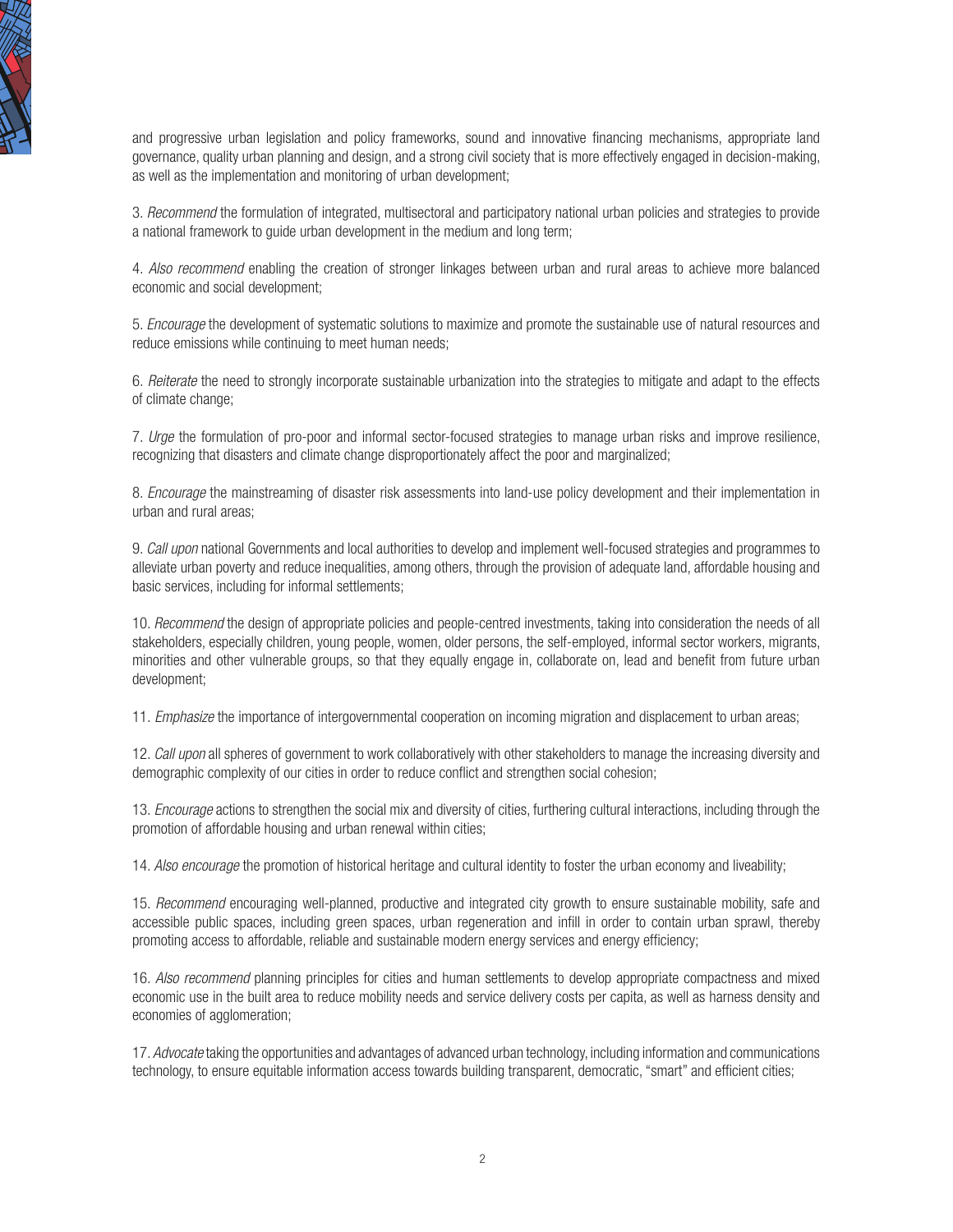

18. *Encourage* deriving new and effective multilevel and collaborative governance systems to better manage the complex challenges of interconnected urban spaces and not be constrained by the limits of administrative and political boundaries;

19. *Recommend* filling the human, financial and organizational resource gap faced by municipal authorities in the quest to manage rapid urbanization, including through specific mechanisms to allocate direct resources at the municipal level;

20. *Urge* the promotion of the implementation of urban interventions based on sound financial plans using innovative funding sources and mechanisms, including the private sector and philanthropies;

21. *Commit* ourselves to promoting partnerships between national and local authorities, traditional leaders and other urban stakeholders, focusing on knowledge exchange, the formulation of solutions, policy dialogue and capacity development;

22. *Advocate* that urban development strategies include clear, transparent and measurable indicators that should be used to monitor and evaluate progress and achievement;

23. *Call for* enhanced South-South collaboration and the continued effective support of all United Nations agencies and programmes, as well as other international organizations, for countries in the development and implementation of their urban policies and strategies to create and manage a coherent and interconnected systems of cities, including metropolises and small and medium cities, that are sustainably integrated and synergic with their rural territories;

24. *Commit ourselves* to promoting the principles and the recommendations included in this Jakarta Declaration for Habitat III, ensuring that it contributes to the upcoming third session of the Preparatory Committee, to be held in Surabaya, Indonesia, in July 2016, as well as to the formulation of the New Urban Agenda at the United Nations Conference on Housing and Sustainable Urban Development (Habitat III), to be held in Quito in October 2016.